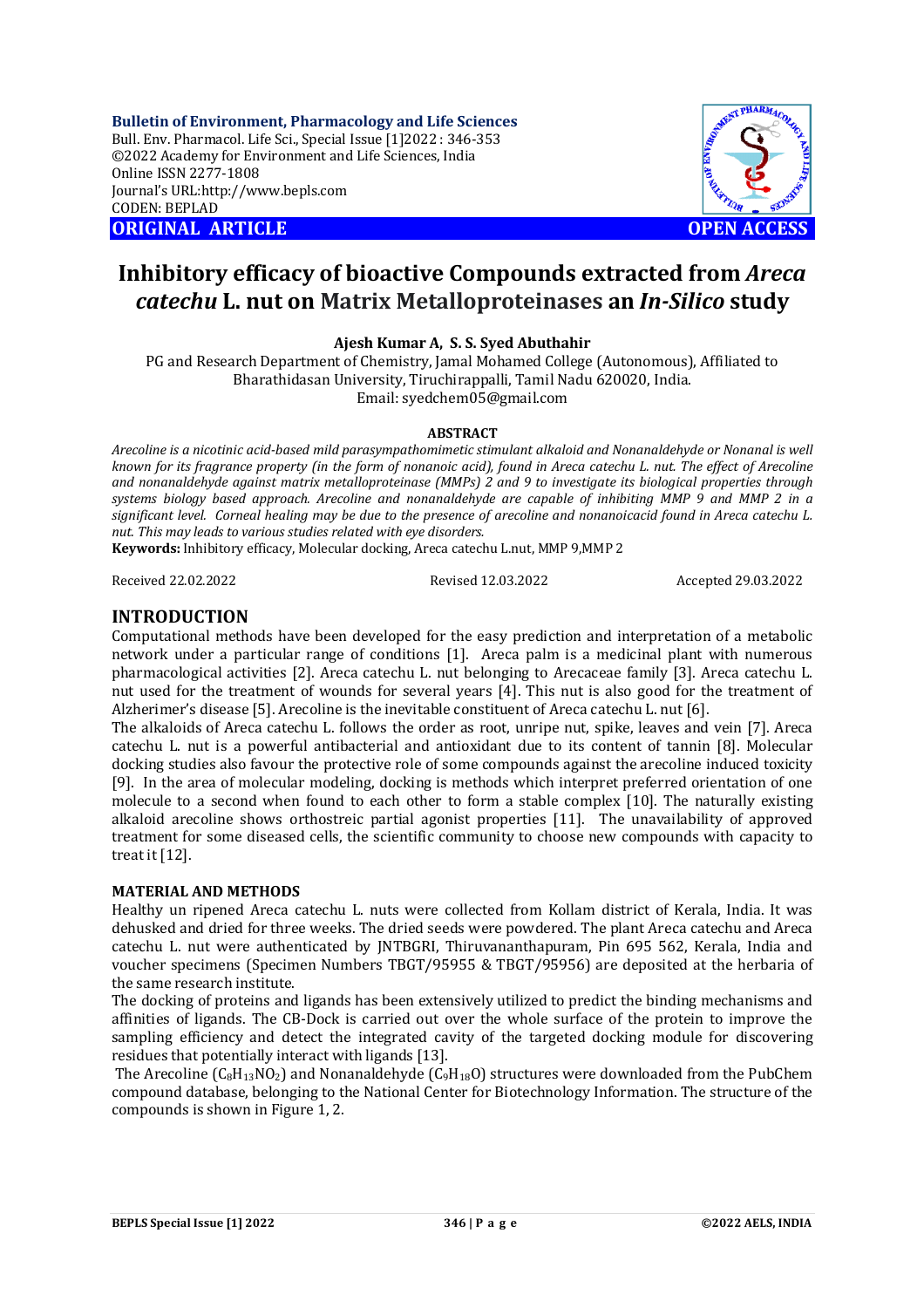



Absorption, distribution, metabolism and excretion (ADME) for finding the properties of drug (describes the disposition of a pharmaceutical compound within an organism). ADME properties allow drug developers to understand the safety and efficacy of a drug candidate, and are necessary for regulatory approval [14].

| Table 1. RDMD properties of Arccollife and Nonanahachyde |                  |                  |
|----------------------------------------------------------|------------------|------------------|
| Ligands                                                  | <b>Arecoline</b> | Nonanaldehyde    |
| Molecular Weight                                         | 155.19 g/mol     | 142.24 g/mol     |
| Num. H-bond acceptors                                    | 3                |                  |
| Num. H-bond donors                                       |                  |                  |
| $\text{Log } P$                                          | .80              | 2.78             |
| Log S                                                    | $-0.80$          | $-3.02$          |
| Solubility                                               | Water soluble    | Water soluble    |
| GI absorption                                            | High             | High             |
| <b>BBB</b> permeant                                      | No.              | Yes              |
| Lipinski                                                 | Yes; 0 violation | Yes; 0 violation |
| <b>PAINS</b>                                             | 0 alert          | 0 alert          |
|                                                          |                  |                  |

Table 1: ADME properties of Arecoline and Nonanaldehyde

The MMP 9 (PDB ID 1GKC) and MMP 2 (PDB ID 1J7M) experimental structures were downloaded from the PDB database (Protein DataBank) ([http://www.rcsb.org\).](http://www.rcsb.org).) For docking studies, the inhibitors and other chemical compounds attached to the protein structure were separated and removed from the data file. The water molecule, hetero atom coordinates, included in the co-crystallized protein structure, were also removed. Finally, the protein is prepared by using the software Discover Studio Visualizer software.



Figure 3. MMP 9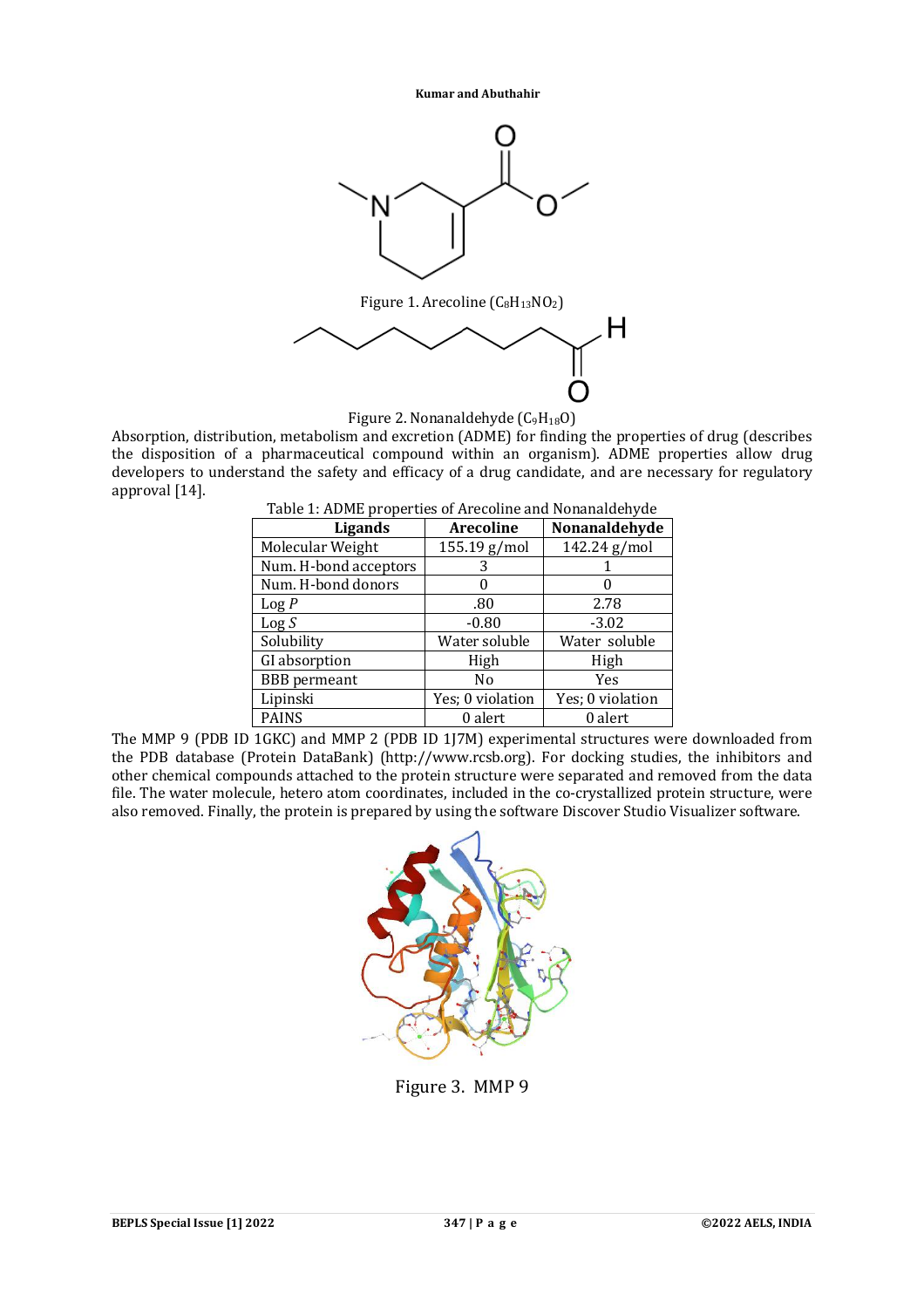

Figure 4. MMP 2

Upcoming docking methods are based on blind docking, which refers to docking a ligand to the whole surface of a protein. It requires multiple energy calculations, several runs, and trials. So the blind docking method is utilized for identifying valid ligand binding sites.

In this study, docking is accomplished by using CB-Dock (Cavity-detection guided Blind Docking[http://cao.labshare.cn/cb-dock/\).](http://cao.labshare.cn/cb-dock/).) CB-Dock generates a set of points to represent the solvent-accessible surface and calculates the curvature factor of each point [13]. CB-Dock needs a protein file in the PDB format and a ligand file in the MOL2, MOL, or SDF formats as input. Following submission, CB-Dock verifies the input files and uses MGL Tools and Open Babel to convert them to pdbqt formatted files [15]. The CB-Dock uses a density-peak-based clustering method which is used to group the locations on the concave surface. As a consequence, we obtained many clusters of dots corresponding to holes on the protein's surface. Unlike other techniques for predicting binding sites, this method attempted to identify as many actual binding cavities [16].

## **RESULTS**

The docking results are analysed and visualised by the BIOVIA Discovery Studio Visualizer. Additionally, this programme was utilised to verify the proteins and ligands employed in this study. This programme also includes a large collection of protein ligand plots and other graphical representations of data. Henceforth, this programme will be utilized to visualise the three-dimensional structure of protein-ligand hydrogen bond interactions, aromatic interactions, and two-dimensional ligand-protein interactions. Docking was done by CB-Dock tool

| SI.NO         | <b>PROTEIN</b>          | COMPOUND                                         |
|---------------|-------------------------|--------------------------------------------------|
| 1             | MMP 9-inhibitor complex | Arecoline $(C_8H_{13}NO_2)$                      |
|               | PDB ID 1GKC             |                                                  |
| $\mathcal{P}$ | Metalloproteinase 2     | Arecoline $(C_8H_{13}NO_2)$                      |
|               | PDB ID 1J7M             |                                                  |
| 3             | MMP 9-inhibitor complex | Nonanaldehyde $(C_9H_{18}O)$                     |
|               | PDB ID 1GKC             |                                                  |
|               | Metalloproteinase 2     | Nonanaldehyde (C <sub>9</sub> H <sub>18</sub> O) |
|               | PDB ID 1J7M             |                                                  |

Table 2: Docking results of Arecoline and Nonanaldehyde

| Table 3: Vina scores of Arecoline and Nonanaldehyde |  |  |  |  |
|-----------------------------------------------------|--|--|--|--|
|-----------------------------------------------------|--|--|--|--|

|   | <b>PROTEIN</b>                         | LIGAND                                           | Vina SCORE |
|---|----------------------------------------|--------------------------------------------------|------------|
| 1 | MMP 9-inhibitor complex<br>PDB ID 1GKC | Arecoline $(C_8H_{13}NO_2)$                      | $-5.9$     |
| 2 | MMP 9-inhibitor complex<br>PDB ID 1GKC | Nonanaldehyde (C <sub>9</sub> H <sub>18</sub> O) | $-5.3$     |
| 3 | Metalloproteinase 2<br>PDB ID 1J7M     | Arecoline $(C_8H_{13}NO_2)$                      | $-4.3$     |
| 4 | Metalloproteinase 2<br>PDB ID 1J7M     | Nonanaldehyde (C <sub>9</sub> H <sub>18</sub> O) | $-3.9$     |

Table 4: Docking results of MMP 9-inhibitor complex (PDB ID: 1GKC) and ARECOLINE  $C_8H_{13}NO_2$ )

| Vina     | Cavity | Center            |         |        |         | <b>Size</b>    |                |
|----------|--------|-------------------|---------|--------|---------|----------------|----------------|
| score    | size   | $\mathbf{r}$<br>л |         | 72<br> | --<br>л |                | п.<br>L        |
| -<br>رين | 446    | 62                | 01<br>ັ | Δ.     |         | $\overline{ }$ | $\overline{1}$ |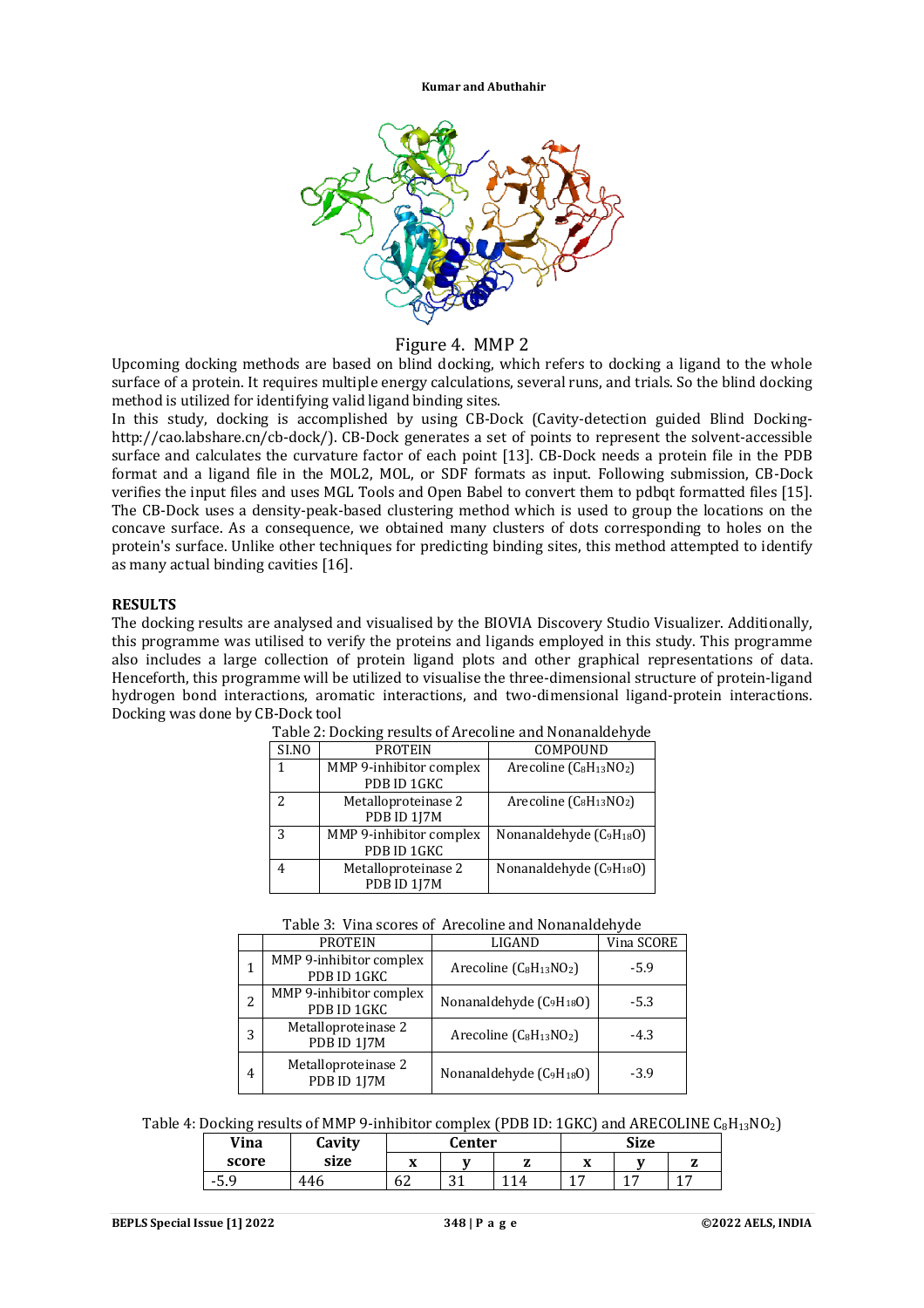

**Figure 5. 3D Docking results of MMP9-inhibitor complex (PDB ID: 1GKC) and Arecoline (C8H13NO2)**



**Figure 6. 2D Docking results of MMP 9-inhibitor complex (PDB ID: 1GKC) and ARECOLINE C8H13NO2)**

| Table 5: Docking results of Metalloproteinase 2 PDB ID 1J7M and Arecoline C <sub>8</sub> H <sub>13</sub> NO <sub>2</sub> |
|--------------------------------------------------------------------------------------------------------------------------|
|--------------------------------------------------------------------------------------------------------------------------|

| Vina   | Cavity      | Center                       |    |    | <b>Size</b>                            |     |   |
|--------|-------------|------------------------------|----|----|----------------------------------------|-----|---|
| score  | size        | --<br>$\boldsymbol{\Lambda}$ | -- | п  | $\mathbf{r}$<br>$\boldsymbol{\Lambda}$ |     | ┍ |
| $-4.5$ | $\sim$<br>ັ | -4                           | -4 | -6 | $\overline{4}$                         | . . | ◢ |



**Figure 7. 3D Docking results of Metalloproteinase 2 PDB ID 1J7M and Arecoline (C8H13NO2)**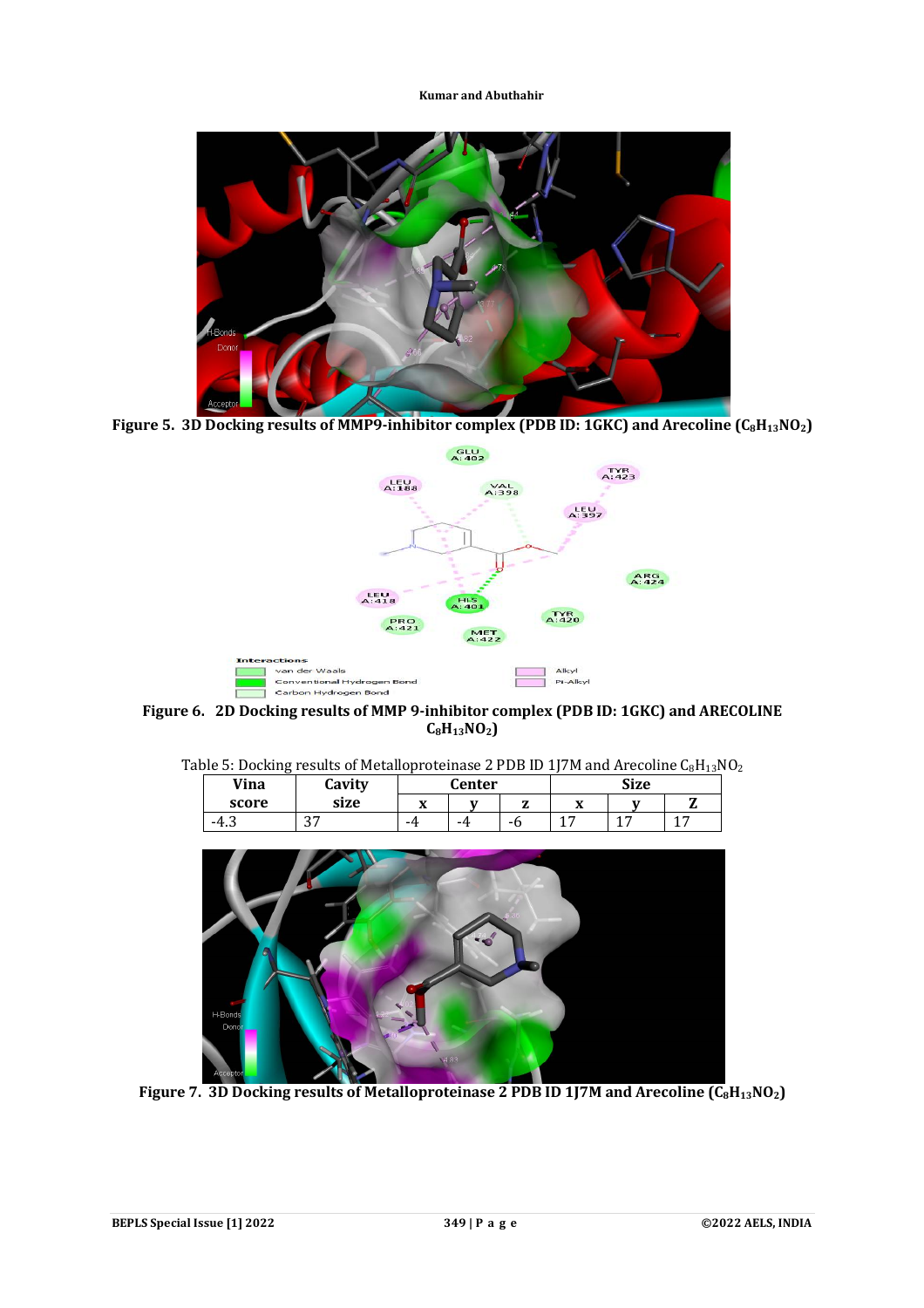

**Figure 8. 2D Docking results of Metalloproteinase 2 PDB ID 1J7M and Arecoline (C8H13NO2)**

Table 6: Docking results of MMP 9-inhibitor complex (PDB ID: 1GKC) and Nonanaldehyde (C<sub>9</sub>H<sub>18</sub>O)

| Vina       | Cavity | Center       |    |    | Size         |           |                |  |
|------------|--------|--------------|----|----|--------------|-----------|----------------|--|
| score      | size   | $\mathbf{A}$ |    | 7  | $\mathbf{A}$ |           | п              |  |
| -<br>- ა.ა | 446    | 62           | n. | 14 | ∠∪           | n n<br>∠∪ | $\Omega$<br>∠∪ |  |



**Figure 9. 3D Docking results of MMP9-inhibitor complex (PDB ID: 1GKC) and Nonanaldehyde (C9H18O)**





**Table 7: Docking results of Metalloproteinase 2 PDB ID 1J7M and Nonanaldehyde (C9H18O)**

| . .<br>Vina | Cavity          |                              | Center |       |                    | <b>Size</b> |        |
|-------------|-----------------|------------------------------|--------|-------|--------------------|-------------|--------|
| score       | size            | --<br>$\boldsymbol{\Lambda}$ |        | -<br> | --<br>$\mathbf{A}$ |             | -<br>∼ |
| −၁.⊳        | <u>_</u><br>، ب | -4                           | -4     | -0    | ገበ<br>∠∪           | ገበ<br>∠∪    | 20     |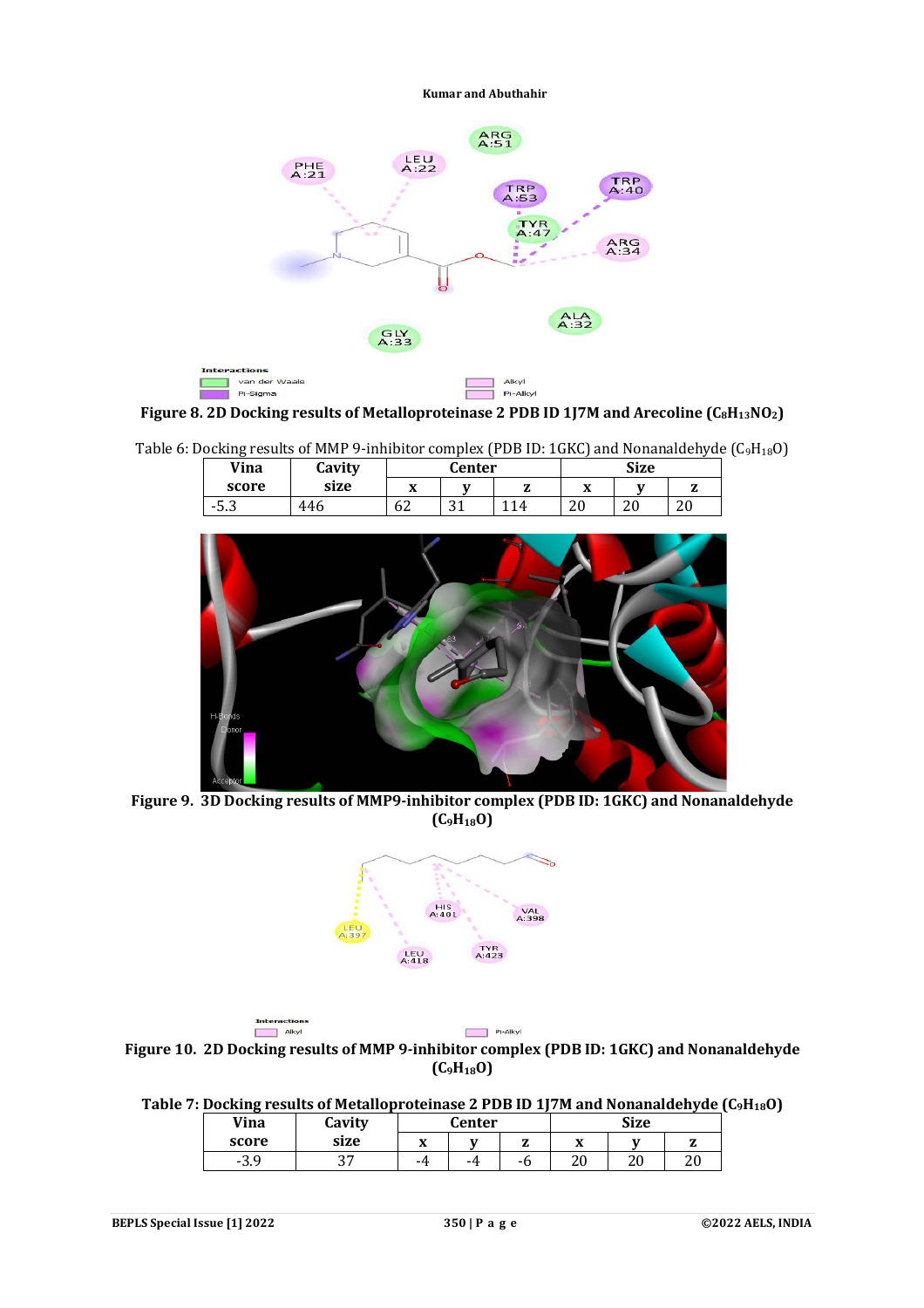

**Figure 11. 3D results of Docking results of Metalloproteinase 2 PDB ID 1J7M and Nonanaldehyde (C9H18O)**



**Figure 12. 2D results of Docking results of Metalloproteinase 2 PDB ID 1J7M and Nonanaldehyde (C9H18O)**

## **DISCUSSION**

Arecoline is a nicotinic acid-based mild parasympathomimetic stimulant alkaloid found in the areca nut, the fruit of the areca palm (*Areca catechu*) endemic to south and southeast Asia. Arecoline posses partial agonist effect on nicotinic and muscarinic acetylcholine receptors, arecoline evokes multiple effects on the central nervous system (CNS), including stimulation, alertness, elation, and anxiolysis [17]. Even though Arecoline is believed to have the mild adductive effect, it also proved that Arecoline is a potent drug against many diseases like nervous, cardiovascular, digestive and endocrine systems and antiparasitic effects [18]. Excessive usage of Arecoline was reported to have several adverse effects includes the development of oral cancer, oral fibrosis and other type of cancers [19]. Even though the effect of Arecoline is Controversial, the dose dependent activity, disease pathology and site of action may support the pharmacological activity of the Arecoline. In present study, we investigated the effect of Arecoline against Matrix Metalloproteinase (MMPs) 2 and 9 to investigate its biological properties through systems biology based approach. MMPs are a family of zinc-dependent endoproteases with multiple roles in tissue remodeling and degradation of various proteins in the extracellular matrix (ECM). MMPs promote cell proliferation, migration, and differentiation and could play a role in cell apoptosis, angiogenesis, tissue repair, and immune response. MMPs may also affect bioactive molecules on the cell surface and modulate various cellular and signaling pathways. Alterations in MMP expression and activity occur in normal biological processes e.g. during pregnancy and wound healing, but have also been observed in cardiovascular diseases such as atherosclerosis, aneurysms and varicose veins, musculoskeletal disorders such as osteoarthritis and bone resorption, and in various cancers. MMPs have also been implicated in tumor progression and invasiveness [20]. Among all subclasses, MMP 9 and 2 are more active as far as biological degradations are concerned. In some conditions, the beneficial effects of MMPs are overtaken by its adverse effects. Many disorders includes muscular dystrophy, Alzheimer's disease and in Parkinson's disease, MMP 9 over activity leads to the degradation of many intracellular components [21- 23]. Recent reports suggest that inhibition of MMP s play a significant recovery in the disease progression [24].

Many experiments shows that corneal ulcerations are always associated with excessive release and activity of MMP 2 and MMP 9 [22]. Inhibition of MMP 2 and 9, reported to have a better recovery of macular degeneration, diabetic retinopathy, and corneal neovascularization [25]. Many drugs in the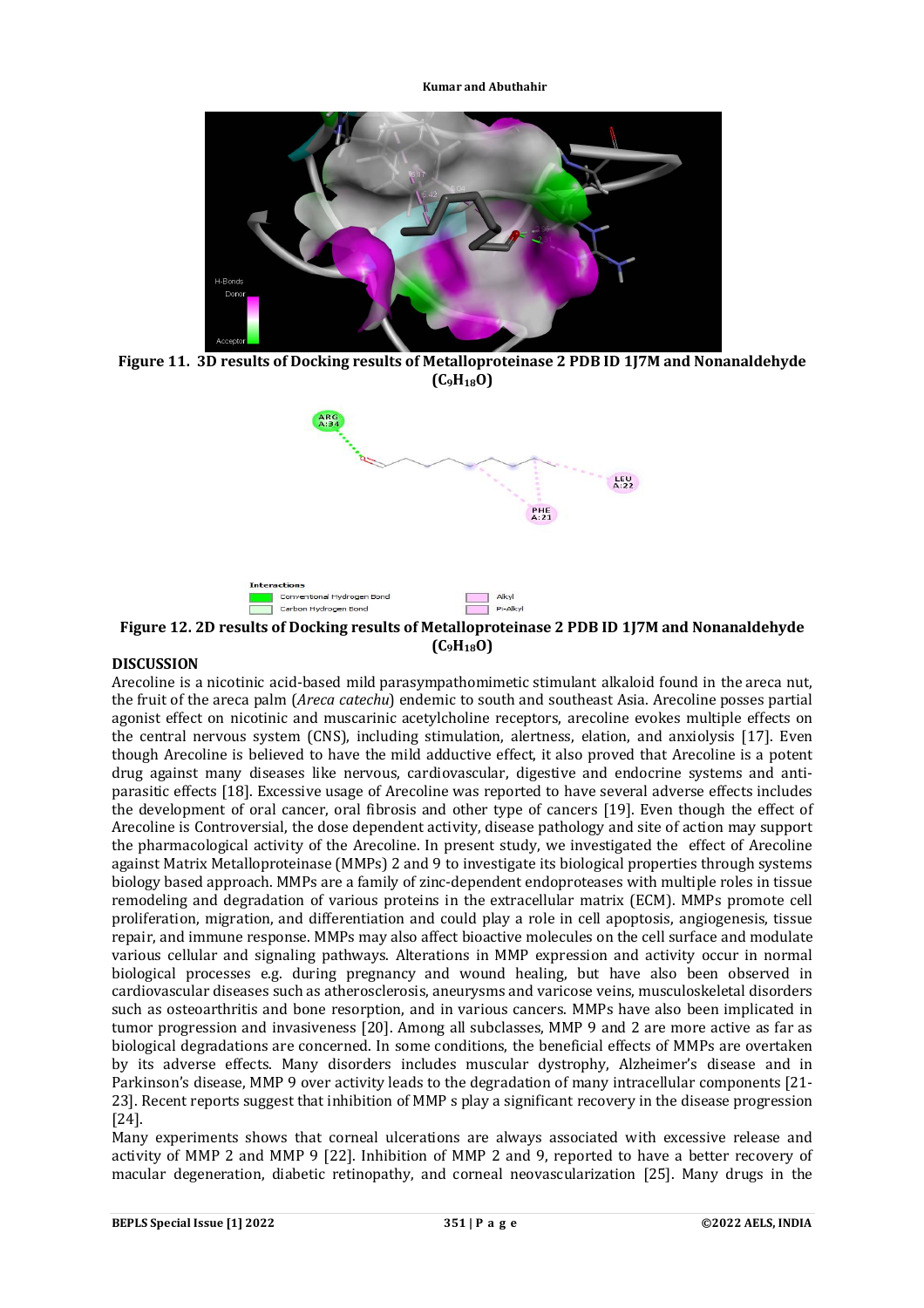treatment of cancer shows potential activity when introduced along with the MMP 2 and 9 inhibitors [26,27]. But many synthetic inhibitors and other drugs posses lot of adverse effects during the administration.

In present study, we noticed a significant inhibition of MMP 2 and 9 by Arecoline. MMP 9 bound with Arecoline with a binding score of -5.9, which is more significant than MMP 2 which posses -4.3. in total, MMP 9 was predicted to have 6 bond with different amino acids as shown in Figureure. Whereas, MMP 2 could able to form 5 bonds with Arecoline. In addition to Arecoline, we investigated the effect of nonanoic acid, in its aldehyde form-Nonanaldehyde. Nonanaldehyde or Nonanal is well known for its fragrance property and widely used for the production of fragrances with the chemical formula C9H18O. Nonanal is present in wide verity of natural oils includes cinnamon, rose, citrus and in pine [28]. Nonanaldehyde inhibited MMP 9 with the binding score of -5.3, which is nearly a good significant range compare to Arecoline. If produced 5 different bonds with MMP 9. Nonanaldehyde bound with MMP 2 in a score of 3.9 and with 4 different bonds. The above results clearly justifies that both Arecoline and Nonanaldehyde are capable of inhibiting MMP 2 and MMP 9 in a significant level. Even though both the compounds possess inhibitory effects, clear activity and drugability of both compounds can be identified only after performing the in vitro and in vivo experiments. GC-MS of different solvent extracts (methanol, toluene, ethyl acetate, chloroform and n-hexane) of Areca catechu L.nut were noted (Private communications) .

### **CONCLUSION**

Matrix Mettaloproteinase (MMPs) 2 and 9 bound with Arecoline with a finding score of -5.9 and -4.3 respectively. and that of nonanalydehyde, -5.3 and -3.9. Arecoline has more significant effect with MMP 9 than MMP 2 nonanalydehyde also has more significant effect with MMP8 than MMP 2. From these we can clearly justifies that bot Arecoline and nonnanaldehyde are capable of incivility MMP 2 and MMP 9 in significant level. Corneal healing may be due to the presence of arecoline and nonanoicacid in Areca catechu L. nut. This may leads to the study of various treatments related with eye problems.

#### **CONFLICT OF INTEREST**

The authors declare that they have no conflict of interest.

#### **ACKNOWLEDGEMENT**

The authors are thankful to the Principal and College Management Committee members of Jamal Mohamed College (Autonomous), Tiruchirappalli-20, Tamilnadu, India. The authors are also thankful to the DST-FIST and DBT for providing instrumental facility to carry out research work.

### **REFERENCES**

- 1. Edwards JS, Ibarra RU, Palsson BO.(2001). In silico predictions of Escherichia coli metabolic capabilities are consistent with experimental data. Nature biotechnology;19(2):125-130. doi: 10.1038/84379
- 2. Bhat SK, Sarpangala M, Ashwin D.(2017). Antilipidemic activity of arecanut, Areca catechu L. A valuable herbal medicine. Intl J of Herb Medi ;5(1):35-38. <https://www.florajournal.com/archives/2017/vol5issue1/PartA/5-4-> 13-454.pdf
- 3. Peng W, Liu YJ, Zhao CB, Huang XS, Wu N, Hu MB, Xie DS, Wu CJ.(2015). In silico assessment of drug –like properties of alkaloids from areca catechu L.nut. Trop J of Pharm Rese.;14(4):635-639. DOI: 10.4314/ tipr.v14i4.11
- 4. Sarpangala KS, Ashwin D, Sarpangala M.(2016).Analgesic, Anti inflammatory and wound healing properties of arecanut. arecanut cate chu L. Intl I of Avur and Pharm Rese. :4(12):78-83. arecanut, areca catechu L. Intl J of Ayur and Pharm Rese. ;4(12):78-83. <https://ijapr.in/index.php/ijapr/article/view/518>
- 5. Bhat SK, Ashwin D, Mythri S, Bhat S.(2017). Arecanut (areca catechu L) decreases alzheimer's disease symptoms: Compilation of research works. J. Med Plants stud.;5(5):4-9. <https://www.plantsjournal.com> /archives/2017 /vol5issue5/PartA/5-4-36-341.pdf
- 6. Liu YJ, Peng W, Hu MB, Xu M, Wu CJ.(2016) The pharmacology, toxicology and potential applications of arecoline: a review. Pharm bio. ;54(11):2753-2760. DOI: 10.3109/13880209.2016.1160251
- 7. Wang CK, Lee WH, Peng CH.(1997) Contents of phenolics and alkaloids in Areca catechu linn. during maturation. J of Agric Food Chem;45(4):1185-1188.<https://doi.org/10.1021/jf960547q>
- 8. Jam N, Hajimohammadi R, Gharbani P, Mehrizad A.(2021). Evaluation of antibacterial activity of aqueous, ethanolic and methanolic extracts of areca nut fruit on selected bacteria, Bio Med Res Interl.;.1-8. <https://doi.org/10.1155/2021/6663399>
- 9. Shakya B, Shakya S, Siddique YH.(2019). Effect of geraniol against arecoline induced toxicity in the third instar larvae of transgenic Drosophila melanogaster (hsp70-lacz)bg. Research Article;29(3):187-202. <https://doi.org/10.1080/15376516.2018.1534299.>
- 10. Kumar SS, Anjali T.(2017) In silico design and molecuklar docking studies of some 1,2-benzisoxazole derivatives for their analgesic and antiinflammatory activity. Int J Curr Pharm Res,.;9(3):133-136. <https://doi.org/10.22159/ijcpr.2017.v9i3.18886>